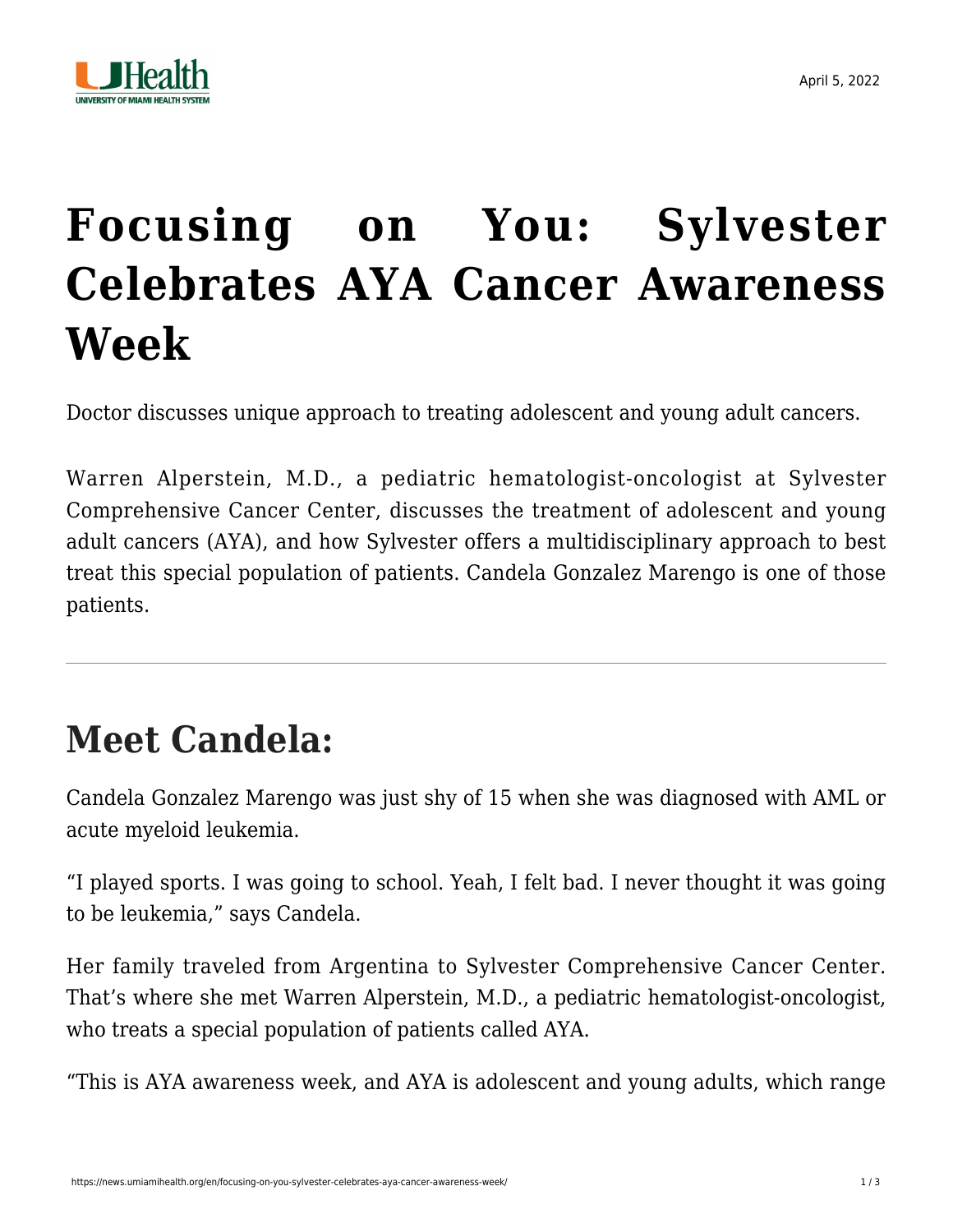

April 5, 2022

from age 15, all the way up to 39," Dr. Alperstein explains. "Here at Sylvester, we have a great AYA program that is able to service this age group. You get access to the pediatric oncology side, as well as the adult oncology side."

Sylvester's multidisciplinary team of experts meets the unique needs of these patients.

"Cardiologists that look at post chemotherapy complications. We have endocrinologists that look at specifically if there's disorders there. It's a whole team wide approach," says Dr. Alperstein.

Candela needed a bone marrow transplant.

"They walked me through everything that was going on," Candela says.

"As an NCI-designated cancer center, how does that help Sylvester to best treat its patients?" asks anchor Pam Giganti.

"You're not just getting treated by what was standard of care five, 10 years ago, you're getting the most up to date technologies," Dr. Alperstein says.

Now cancer free, Candela has a message for the team.

"Thank you so much for everything. I wouldn't be here if it wasn't for you," says Candela.

## **READ MORE**